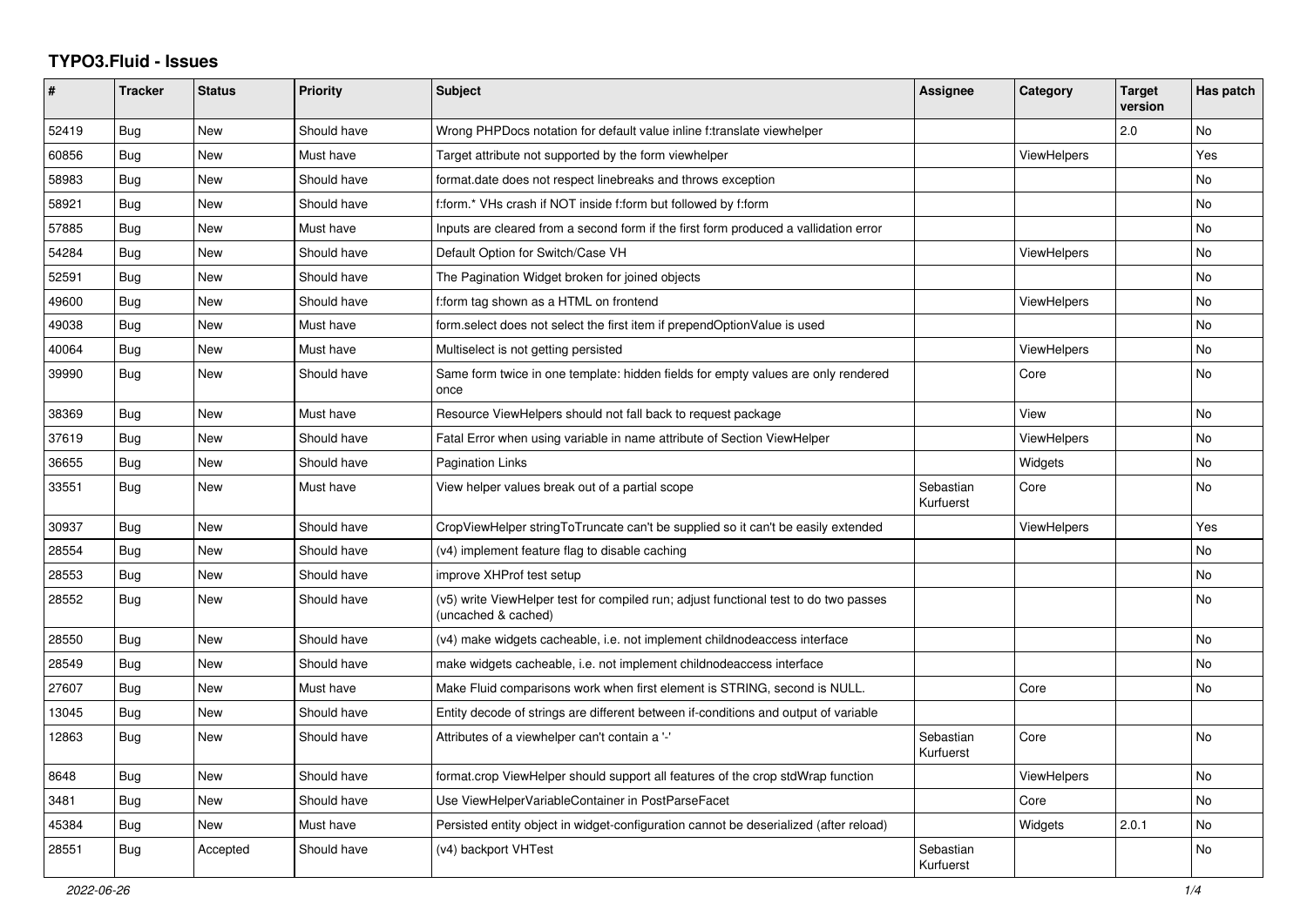| #     | <b>Tracker</b> | <b>Status</b>            | <b>Priority</b> | Subject                                                                             | <b>Assignee</b>             | Category           | <b>Target</b><br>version | Has patch |
|-------|----------------|--------------------------|-----------------|-------------------------------------------------------------------------------------|-----------------------------|--------------------|--------------------------|-----------|
| 36662 | <b>Bug</b>     | <b>Needs</b><br>Feedback | Should have     | Checked state isn't always correct when property is collection                      | Kevin Ulrich<br>Moschallski | <b>ViewHelpers</b> | 1.1.1                    | <b>No</b> |
| 58862 | Bug            | <b>Needs</b><br>Feedback | Should have     | FormViewHelper doesn't accept NULL as value for \$arguments                         | <b>Bastian</b><br>Waidelich | <b>ViewHelpers</b> |                          | Yes       |
| 33628 | Bug            | <b>Needs</b><br>Feedback | Must have       | Multicheckboxes (multiselect) for Collections don't work                            | Christian Müller            | <b>ViewHelpers</b> |                          | <b>No</b> |
| 46289 | Bug            | <b>Needs</b><br>Feedback | Should have     | Enable Escaping Interceptor in XML request format                                   |                             | View               | 2.0.1                    | <b>No</b> |
| 40998 | Bug            | <b>Under Review</b>      | Should have     | Missing parent request namespaces in form field name prefix                         | Sebastian<br>Kurfuerst      | <b>ViewHelpers</b> | 1.1.1                    | <b>No</b> |
| 65424 | <b>Bug</b>     | <b>Under Review</b>      | Should have     | SelectViewHelper must respect option(Value Label)Field for arrays                   |                             | <b>ViewHelpers</b> |                          | No        |
| 59057 | <b>Bug</b>     | <b>Under Review</b>      | Must have       | Hidden empty value fields shoud be disabled when related field is disabled          | Bastian<br>Waidelich        | <b>ViewHelpers</b> |                          | No        |
| 55008 | Bug            | <b>Under Review</b>      | Should have     | Interceptors should be used in Partials                                             | Christian Müller            |                    |                          | No        |
| 53806 | <b>Bug</b>     | <b>Under Review</b>      | Should have     | Paginate widget maximumNumberOfLinks rendering wrong number of links                | Bastian<br>Waidelich        | Widgets            |                          | No        |
| 52536 | Bug            | <b>Under Review</b>      | Should have     | Errorclass not set if no property-attribute set                                     |                             |                    |                          |           |
| 51239 | <b>Bug</b>     | <b>Under Review</b>      | Must have       | AbstractViewHelper use incorrect method signature for "\$this->systemLogger->log()" | Adrian Föder                | Core               |                          | Yes       |
| 50888 | Bug            | <b>Under Review</b>      | Should have     | WSOD by changing name of section and if Fluid caches are generated                  |                             |                    |                          | No        |
| 47006 | Bug            | Under Review             | Should have     | widget identifier are not unique                                                    |                             |                    |                          | No        |
| 34682 | Bug            | <b>Under Review</b>      | Should have     | Radio Button missing checked on validation error                                    |                             | <b>ViewHelpers</b> |                          | No        |
| 44234 | Bug            | <b>Under Review</b>      | Should have     | selectViewHelper's sorting does not respect locale collation                        |                             | ViewHelpers        | 2.1                      | No        |
| 60271 | Feature        | New                      | Should have     | Paginate viewhelper, should also support arrays                                     |                             |                    |                          | No        |
| 60181 | Feature        | New                      | Could have      | Caching mechanism for Fluid Views/Templates                                         |                             | View               |                          | No        |
| 60003 | Feature        | <b>New</b>               | Should have     | Add required-Attribute to f:form.password                                           |                             | <b>ViewHelpers</b> |                          | <b>No</b> |
| 51277 | Feature        | <b>New</b>               | Should have     | ViewHelper context should be aware of actual file occurrence                        |                             |                    |                          | No        |
| 51100 | Feature        | <b>New</b>               | Must have       | Links with absolute URI should have the option of URI Scheme                        |                             | <b>ViewHelpers</b> |                          | <b>No</b> |
| 48355 | Feature        | <b>New</b>               | Could have      | Assign output of viewhelper to template variable for further processing.            |                             |                    |                          |           |
| 46545 | Feature        | New                      | Should have     | Better support for arrays in options of SelectViewHelper                            |                             |                    |                          | <b>No</b> |
| 45153 | Feature        | <b>New</b>               | Should have     | f:be.menus.actionMenuItem - Detection of the current select option is insufficient  |                             |                    |                          | <b>No</b> |
| 42397 | Feature        | New                      | Should have     | Missing viewhelper for general links                                                |                             |                    |                          | <b>No</b> |
| 40081 | Feature        | <b>New</b>               | Should have     | Allow assigned variables as keys in arrays                                          |                             |                    |                          | <b>No</b> |
| 39936 | Feature        | New                      | Should have     | registerTagAttribute should handle default values                                   |                             | ViewHelpers        |                          | No        |
| 38130 | Feature        | New                      | Should have     | Checkboxes and multiple select fields should have an assignable default value       |                             |                    |                          | No        |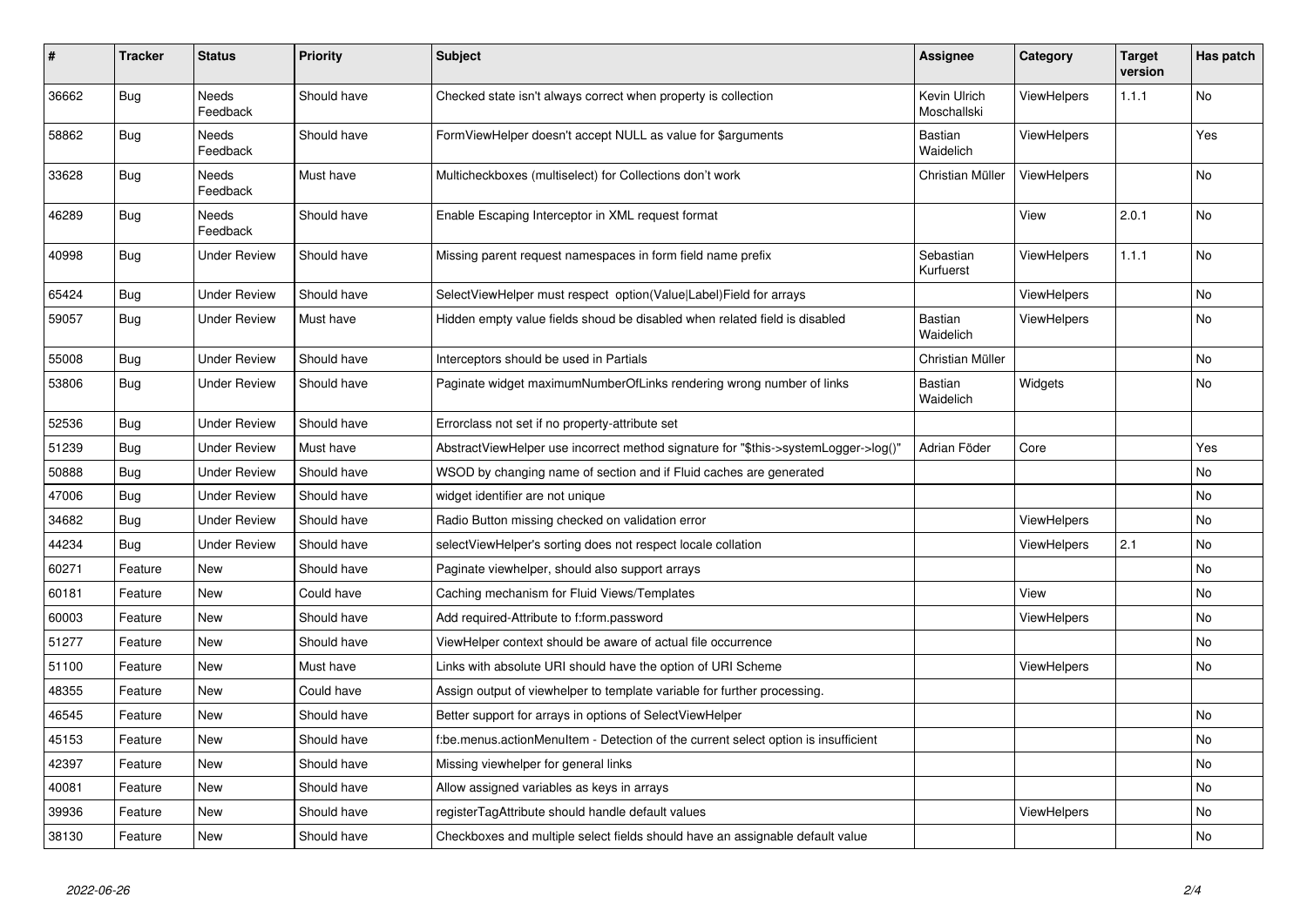| #     | <b>Tracker</b> | <b>Status</b>       | <b>Priority</b> | Subject                                                                                       | <b>Assignee</b>        | Category    | <b>Target</b><br>version | Has patch     |
|-------|----------------|---------------------|-----------------|-----------------------------------------------------------------------------------------------|------------------------|-------------|--------------------------|---------------|
| 37095 | Feature        | New                 | Should have     | It should be possible to set a different template on a Fluid TemplateView inside an<br>action | Christopher<br>Hlubek  |             |                          | No            |
| 36559 | Feature        | New                 | Could have      | New widget progress bar                                                                       |                        |             |                          | Yes           |
| 36410 | Feature        | New                 | Should have     | Allow templates to send arguments back to layout                                              |                        | ViewHelpers |                          | No            |
| 33215 | Feature        | New                 | Should have     | RFC: Dynamic values in ObjectAccess paths                                                     |                        |             |                          | No            |
| 31955 | Feature        | New                 | Should have     | f:uri.widget                                                                                  |                        | Widgets     |                          | No            |
| 30555 | Feature        | New                 | Could have      | Make TagBuilder more extensible                                                               |                        | Core        |                          | No            |
| 10472 | Feature        | New                 | Could have      | Fluid Standalone distribution                                                                 |                        | Core        |                          | No            |
| 9514  | Feature        | New                 | Should have     | Support explicit Array Arguments for ViewHelpers                                              |                        |             |                          |               |
| 7608  | Feature        | New                 | Could have      | Configurable shorthand/object accessor delimiters                                             |                        | Core        |                          | Yes           |
| 4704  | Feature        | New                 | Should have     | Improve parsing exception messages                                                            |                        | Core        |                          |               |
| 3725  | Feature        | New                 | Could have      | CSS Engine                                                                                    | Christian Müller       | ViewHelpers |                          | No            |
| 1907  | Feature        | New                 | Could have      | Default values for view helpers based on context                                              |                        | Core        |                          |               |
| 62346 | Feature        | New                 | Could have      | f:comment should have high precende                                                           |                        | Core        | 3.x                      | No            |
| 9005  | Feature        | Accepted            | Could have      | Fluid Template Analyzer (FTA)                                                                 | Sebastian<br>Kurfuerst |             |                          |               |
| 5933  | Feature        | Accepted            | Should have     | Optional section rendering                                                                    | Sebastian<br>Kurfuerst | ViewHelpers |                          | No            |
| 45345 | Feature        | Needs<br>Feedback   | Should have     | Easy to use comments for fluid that won't show in output                                      |                        |             |                          |               |
| 33394 | Feature        | Needs<br>Feedback   | Should have     | Logical expression parser for BooleanNode                                                     | <b>Tobias Liebig</b>   | Core        |                          | No            |
| 8989  | Feature        | Needs<br>Feedback   | Could have      | Search path for fluid template files                                                          |                        | View        |                          | No            |
| 3291  | Feature        | Needs<br>Feedback   | Should have     | Cacheable viewhelpers                                                                         |                        |             |                          | No            |
| 52640 | Feature        | <b>Under Review</b> | Should have     | Create an UnlessViewHelper as opposite to the IfViewHelper                                    | Marc Neuhaus           |             |                          | No            |
| 49756 | Feature        | <b>Under Review</b> | Should have     | Select values by array key in checkbox viewhelper                                             |                        |             |                          | No            |
| 46257 | Feature        | Under Review        | Should have     | Add escape sequence support for Fluid                                                         |                        | Core        |                          | No            |
| 43346 | Feature        | <b>Under Review</b> | Should have     | Allow property mapping configuration via template                                             | Karsten<br>Dambekalns  | ViewHelpers | 2.1                      | No            |
| 56237 | Task           | New                 | Should have     | in-line (Condition)ViewHelpers should not evaluate on parsing                                 |                        |             |                          | No            |
| 54195 | Task           | New                 | Should have     | Rename and move FormViewHelper's errorClass value, currently 'f3-form-error'                  | Adrian Föder           | ViewHelpers |                          | $\mathsf{No}$ |
| 47669 | Task           | New                 | Should have     | FormViewHelper does not define the default request method                                     |                        |             |                          | No            |
| 45394 | Task           | New                 | Should have     | Forwardport Unit test for standalone view                                                     |                        | View        |                          | No            |